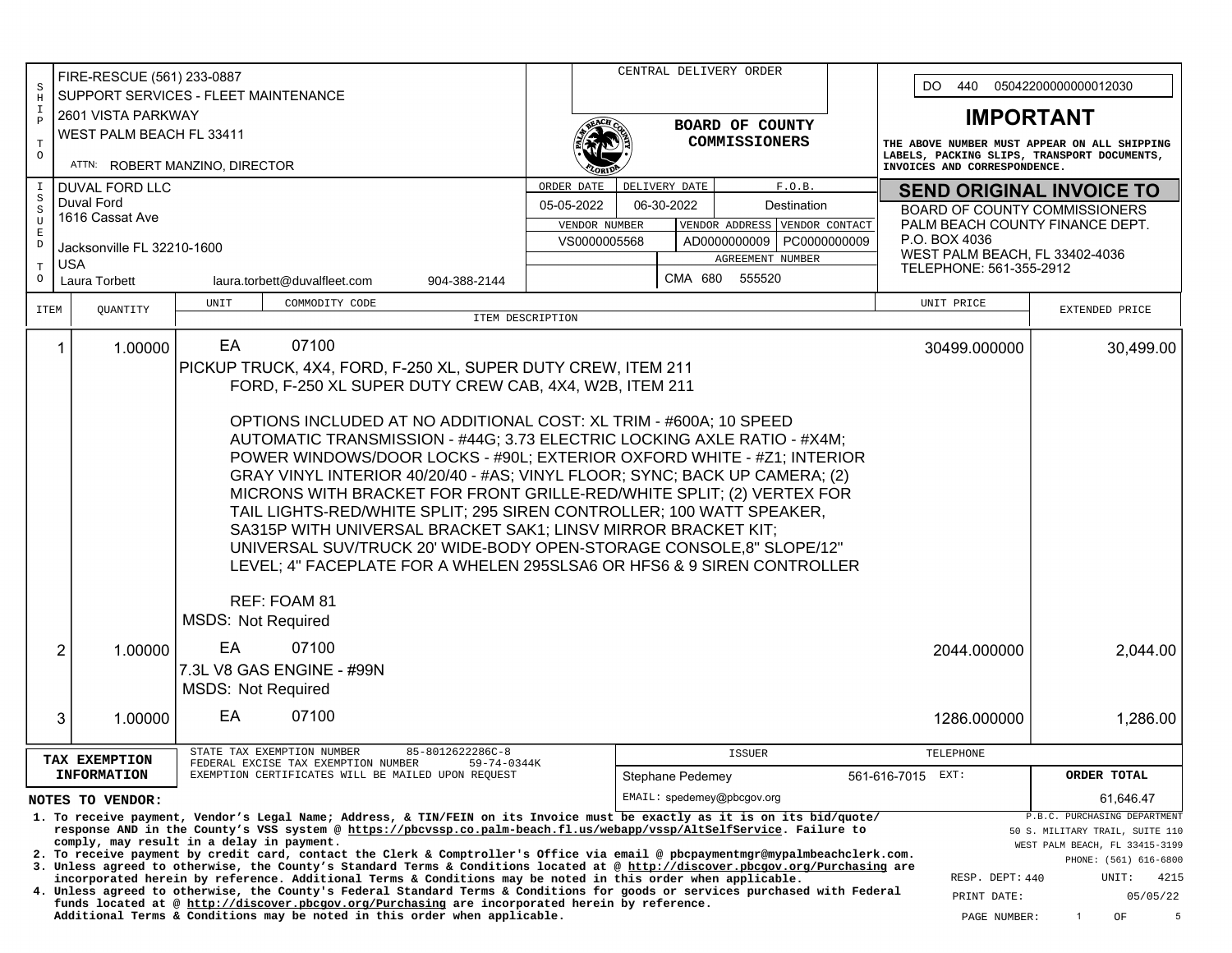|                                                                                                             | FIRE-RESCUE (561) 233-0887                                                                                                                                                                                                             |                                                                                                                                                                                                                                                                  |                  |                            |                  | CENTRAL DELIVERY ORDER      |                 |                                                                                                                             |                                      |                                 |  |  |  |
|-------------------------------------------------------------------------------------------------------------|----------------------------------------------------------------------------------------------------------------------------------------------------------------------------------------------------------------------------------------|------------------------------------------------------------------------------------------------------------------------------------------------------------------------------------------------------------------------------------------------------------------|------------------|----------------------------|------------------|-----------------------------|-----------------|-----------------------------------------------------------------------------------------------------------------------------|--------------------------------------|---------------------------------|--|--|--|
| S<br>$\, {\rm H}$                                                                                           |                                                                                                                                                                                                                                        | SUPPORT SERVICES - FLEET MAINTENANCE                                                                                                                                                                                                                             |                  |                            |                  |                             |                 |                                                                                                                             | DO.<br>440<br>05042200000000012030   |                                 |  |  |  |
| I<br>$\, {\bf P}$                                                                                           | 2601 VISTA PARKWAY                                                                                                                                                                                                                     |                                                                                                                                                                                                                                                                  | BOARD OF COUNTY  |                            |                  |                             |                 |                                                                                                                             | <b>IMPORTANT</b>                     |                                 |  |  |  |
| $\mathbf T$                                                                                                 | WEST PALM BEACH FL 33411                                                                                                                                                                                                               |                                                                                                                                                                                                                                                                  |                  |                            |                  | COMMISSIONERS               |                 |                                                                                                                             |                                      |                                 |  |  |  |
| $\circ$                                                                                                     |                                                                                                                                                                                                                                        | ATTN: ROBERT MANZINO, DIRECTOR                                                                                                                                                                                                                                   |                  |                            |                  |                             |                 | THE ABOVE NUMBER MUST APPEAR ON ALL SHIPPING<br>LABELS, PACKING SLIPS, TRANSPORT DOCUMENTS,<br>INVOICES AND CORRESPONDENCE. |                                      |                                 |  |  |  |
| $\mathbbm{I}$                                                                                               | <b>DUVAL FORD LLC</b>                                                                                                                                                                                                                  |                                                                                                                                                                                                                                                                  | ORDER DATE       |                            | DELIVERY DATE    |                             | F.O.B.          |                                                                                                                             |                                      | <b>SEND ORIGINAL INVOICE TO</b> |  |  |  |
| $\, \mathbb{S}$<br>$\,$ S                                                                                   | Duval Ford                                                                                                                                                                                                                             |                                                                                                                                                                                                                                                                  | 05-05-2022       |                            | 06-30-2022       | Destination                 |                 |                                                                                                                             | <b>BOARD OF COUNTY COMMISSIONERS</b> |                                 |  |  |  |
| U<br>$\mathbf E$                                                                                            | 1616 Cassat Ave                                                                                                                                                                                                                        |                                                                                                                                                                                                                                                                  | VENDOR NUMBER    |                            |                  | VENDOR ADDRESS              | VENDOR CONTACT  |                                                                                                                             |                                      | PALM BEACH COUNTY FINANCE DEPT. |  |  |  |
| $\mathbb D$                                                                                                 | Jacksonville FL 32210-1600                                                                                                                                                                                                             |                                                                                                                                                                                                                                                                  | VS0000005568     |                            |                  | AD0000000009   PC0000000009 |                 | P.O. BOX 4036<br>WEST PALM BEACH, FL 33402-4036                                                                             |                                      |                                 |  |  |  |
| $\mathbf T$                                                                                                 | <b>USA</b>                                                                                                                                                                                                                             |                                                                                                                                                                                                                                                                  |                  |                            |                  | AGREEMENT NUMBER            |                 |                                                                                                                             | TELEPHONE: 561-355-2912              |                                 |  |  |  |
| $\circ$                                                                                                     | Laura Torbett                                                                                                                                                                                                                          | laura.torbett@duvalfleet.com<br>904-388-2144                                                                                                                                                                                                                     |                  |                            | CMA 680          | 555520                      |                 |                                                                                                                             |                                      |                                 |  |  |  |
| ITEM                                                                                                        | QUANTITY                                                                                                                                                                                                                               | UNIT<br>COMMODITY CODE                                                                                                                                                                                                                                           |                  |                            |                  |                             |                 |                                                                                                                             | UNIT PRICE                           | EXTENDED PRICE                  |  |  |  |
|                                                                                                             |                                                                                                                                                                                                                                        | 176" WHEEL BASE - #LWB                                                                                                                                                                                                                                           | ITEM DESCRIPTION |                            |                  |                             |                 |                                                                                                                             |                                      |                                 |  |  |  |
|                                                                                                             |                                                                                                                                                                                                                                        | <b>MSDS: Not Required</b>                                                                                                                                                                                                                                        |                  |                            |                  |                             |                 |                                                                                                                             |                                      |                                 |  |  |  |
|                                                                                                             | 1.00000<br>4                                                                                                                                                                                                                           | EA<br>07100                                                                                                                                                                                                                                                      |                  |                            |                  |                             |                 |                                                                                                                             | 1445.000000                          | 1,445.00                        |  |  |  |
|                                                                                                             |                                                                                                                                                                                                                                        | TRAILER TOWING PACKAGE W/ 7 WAY WIRING AND 2" BALL - #534                                                                                                                                                                                                        |                  |                            |                  |                             |                 |                                                                                                                             |                                      |                                 |  |  |  |
|                                                                                                             |                                                                                                                                                                                                                                        | <b>MSDS: Not Required</b>                                                                                                                                                                                                                                        |                  |                            |                  |                             |                 |                                                                                                                             |                                      |                                 |  |  |  |
|                                                                                                             | 5<br>1.00000                                                                                                                                                                                                                           | EA<br>07100                                                                                                                                                                                                                                                      |                  |                            |                  |                             |                 |                                                                                                                             | 269.000000                           | 269.00                          |  |  |  |
|                                                                                                             |                                                                                                                                                                                                                                        | ELECTRIC BRAKE CONTROLLER - #52B                                                                                                                                                                                                                                 |                  |                            |                  |                             |                 |                                                                                                                             |                                      |                                 |  |  |  |
|                                                                                                             |                                                                                                                                                                                                                                        | <b>MSDS: Not Required</b>                                                                                                                                                                                                                                        |                  |                            |                  |                             |                 |                                                                                                                             |                                      |                                 |  |  |  |
|                                                                                                             | 1.00000<br>6                                                                                                                                                                                                                           | EA<br>07100                                                                                                                                                                                                                                                      |                  |                            |                  |                             |                 |                                                                                                                             | 44.000000                            | 44.00                           |  |  |  |
|                                                                                                             |                                                                                                                                                                                                                                        | DAYTIME RUNNING LIGHTS - #942                                                                                                                                                                                                                                    |                  |                            |                  |                             |                 |                                                                                                                             |                                      |                                 |  |  |  |
|                                                                                                             |                                                                                                                                                                                                                                        | <b>MSDS: Not Required</b>                                                                                                                                                                                                                                        |                  |                            |                  |                             |                 |                                                                                                                             |                                      |                                 |  |  |  |
|                                                                                                             | 7<br>1.00000                                                                                                                                                                                                                           | EA<br>07100                                                                                                                                                                                                                                                      |                  |                            |                  |                             |                 |                                                                                                                             | 124.000000                           | 124.00                          |  |  |  |
|                                                                                                             |                                                                                                                                                                                                                                        | HD SUSPENSION PACKAGE - #67H                                                                                                                                                                                                                                     |                  |                            |                  |                             |                 |                                                                                                                             |                                      |                                 |  |  |  |
|                                                                                                             |                                                                                                                                                                                                                                        | <b>MSDS: Not Required</b>                                                                                                                                                                                                                                        |                  |                            |                  |                             |                 |                                                                                                                             |                                      |                                 |  |  |  |
|                                                                                                             | 8<br>1.00000                                                                                                                                                                                                                           | EA<br>07100                                                                                                                                                                                                                                                      |                  |                            |                  |                             |                 |                                                                                                                             | 265.000000                           | 265.00                          |  |  |  |
|                                                                                                             |                                                                                                                                                                                                                                        | DEEP WINDOW TINT WITH WINDSHIELD STRIP - #TINT 1                                                                                                                                                                                                                 |                  |                            |                  |                             |                 |                                                                                                                             |                                      |                                 |  |  |  |
|                                                                                                             |                                                                                                                                                                                                                                        | <b>MSDS: Not Required</b>                                                                                                                                                                                                                                        |                  |                            |                  |                             |                 |                                                                                                                             |                                      |                                 |  |  |  |
|                                                                                                             | 9<br>1.00000                                                                                                                                                                                                                           | EA<br>07100                                                                                                                                                                                                                                                      |                  |                            |                  |                             |                 |                                                                                                                             | 594.000000                           | 594.00                          |  |  |  |
|                                                                                                             |                                                                                                                                                                                                                                        | 85-8012622286C-8<br>STATE TAX EXEMPTION NUMBER                                                                                                                                                                                                                   |                  |                            |                  | <b>ISSUER</b>               |                 |                                                                                                                             | TELEPHONE                            |                                 |  |  |  |
|                                                                                                             | TAX EXEMPTION<br><b>INFORMATION</b>                                                                                                                                                                                                    | FEDERAL EXCISE TAX EXEMPTION NUMBER<br>59-74-0344K<br>EXEMPTION CERTIFICATES WILL BE MAILED UPON REQUEST                                                                                                                                                         |                  |                            | Stephane Pedemey |                             |                 | 561-616-7015 EXT:                                                                                                           |                                      | ORDER TOTAL                     |  |  |  |
|                                                                                                             | NOTES TO VENDOR:                                                                                                                                                                                                                       |                                                                                                                                                                                                                                                                  |                  | EMAIL: spedemey@pbcgov.org |                  |                             |                 |                                                                                                                             |                                      | 61,646.47                       |  |  |  |
|                                                                                                             |                                                                                                                                                                                                                                        | 1. To receive payment, Vendor's Legal Name; Address, & TIN/FEIN on its Invoice must be exactly as it is on its bid/quote/                                                                                                                                        |                  |                            |                  |                             |                 |                                                                                                                             |                                      | P.B.C. PURCHASING DEPARTMENT    |  |  |  |
|                                                                                                             | response AND in the County's VSS system @ https://pbcvssp.co.palm-beach.fl.us/webapp/vssp/AltSelfService. Failure to<br>50 S. MILITARY TRAIL, SUITE 110<br>comply, may result in a delay in payment.<br>WEST PALM BEACH, FL 33415-3199 |                                                                                                                                                                                                                                                                  |                  |                            |                  |                             |                 |                                                                                                                             |                                      |                                 |  |  |  |
|                                                                                                             |                                                                                                                                                                                                                                        | 2. To receive payment by credit card, contact the Clerk & Comptroller's Office via email @ pbcpaymentmgr@mypalmbeachclerk.com.<br>3. Unless agreed to otherwise, the County's Standard Terms & Conditions located at @ http://discover.pbcgov.org/Purchasing are |                  |                            |                  |                             |                 |                                                                                                                             |                                      | PHONE: (561) 616-6800           |  |  |  |
|                                                                                                             |                                                                                                                                                                                                                                        | incorporated herein by reference. Additional Terms & Conditions may be noted in this order when applicable.                                                                                                                                                      |                  |                            |                  |                             | RESP. DEPT: 440 | 4215<br>UNIT:                                                                                                               |                                      |                                 |  |  |  |
|                                                                                                             |                                                                                                                                                                                                                                        | 4. Unless agreed to otherwise, the County's Federal Standard Terms & Conditions for goods or services purchased with Federal<br>funds located at @ http://discover.pbcgov.org/Purchasing are incorporated herein by reference.                                   |                  |                            |                  |                             |                 |                                                                                                                             | PRINT DATE:                          | 05/05/22                        |  |  |  |
| Additional Terms & Conditions may be noted in this order when applicable.<br>$\overline{2}$<br>PAGE NUMBER: |                                                                                                                                                                                                                                        |                                                                                                                                                                                                                                                                  |                  |                            |                  |                             |                 |                                                                                                                             |                                      | 5<br>OF                         |  |  |  |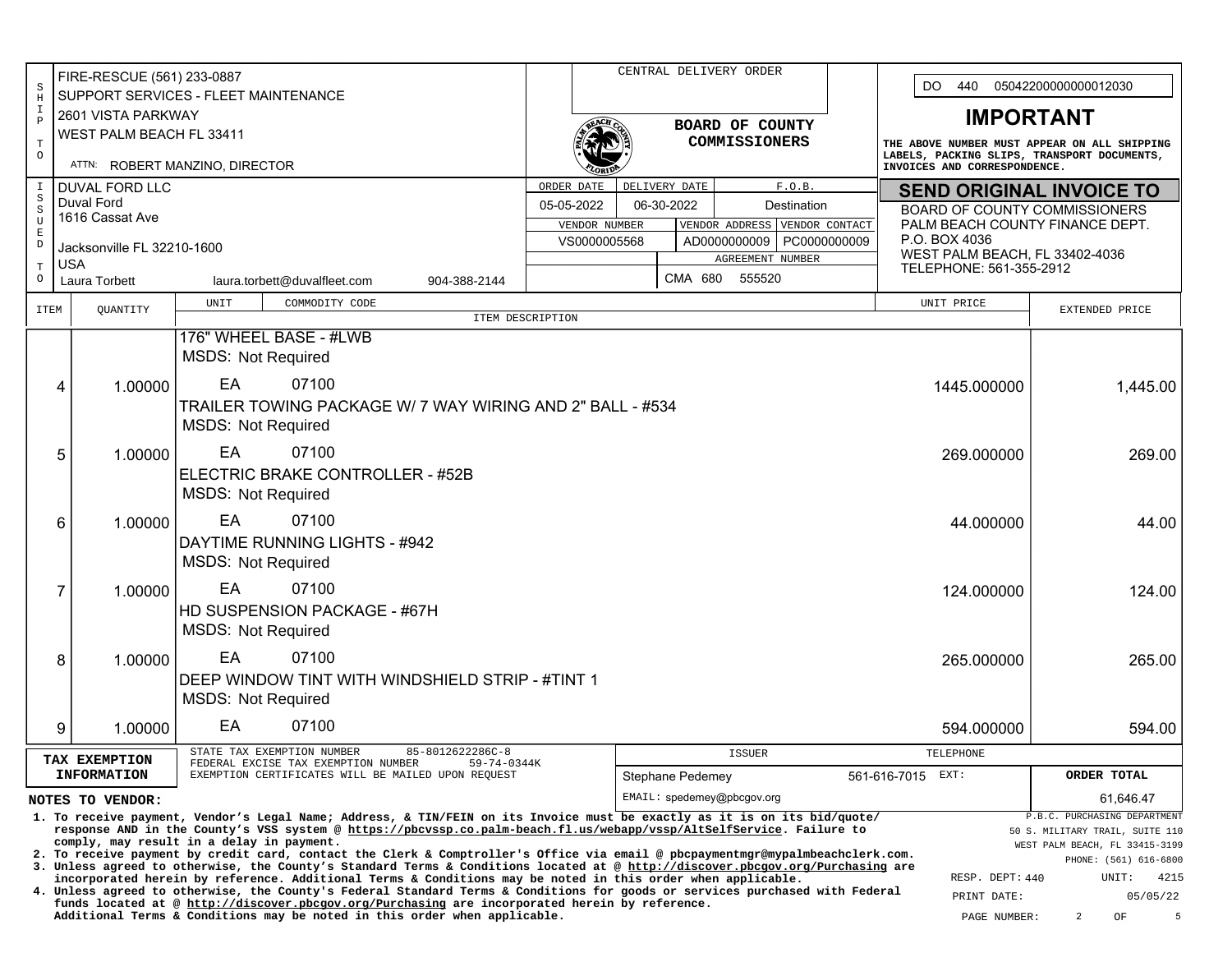| FIRE-RESCUE (561) 233-0887<br>$\rm S$          |                                                                                                                                                                                                                                                                                                                      |                                                                                                                                                                                                                                               |                                                                                           |              | CENTRAL DELIVERY ORDER |               |                             |                                                                         | DO.<br>440<br>05042200000000012030           |                                                         |  |  |
|------------------------------------------------|----------------------------------------------------------------------------------------------------------------------------------------------------------------------------------------------------------------------------------------------------------------------------------------------------------------------|-----------------------------------------------------------------------------------------------------------------------------------------------------------------------------------------------------------------------------------------------|-------------------------------------------------------------------------------------------|--------------|------------------------|---------------|-----------------------------|-------------------------------------------------------------------------|----------------------------------------------|---------------------------------------------------------|--|--|
| $\, {\rm H}$<br>$\mathbbm{1}$                  | SUPPORT SERVICES - FLEET MAINTENANCE                                                                                                                                                                                                                                                                                 |                                                                                                                                                                                                                                               |                                                                                           |              |                        |               |                             |                                                                         |                                              |                                                         |  |  |
| $\, {\bf P}$                                   | 2601 VISTA PARKWAY<br>WEST PALM BEACH FL 33411                                                                                                                                                                                                                                                                       | BOARD OF COUNTY                                                                                                                                                                                                                               |                                                                                           |              |                        |               |                             | <b>IMPORTANT</b>                                                        |                                              |                                                         |  |  |
| $\mathbf T$<br>$\circ$                         |                                                                                                                                                                                                                                                                                                                      |                                                                                                                                                                                                                                               |                                                                                           |              |                        | COMMISSIONERS |                             | LABELS, PACKING SLIPS, TRANSPORT DOCUMENTS,                             | THE ABOVE NUMBER MUST APPEAR ON ALL SHIPPING |                                                         |  |  |
|                                                | ATTN: ROBERT MANZINO, DIRECTOR                                                                                                                                                                                                                                                                                       |                                                                                                                                                                                                                                               |                                                                                           |              |                        |               |                             | INVOICES AND CORRESPONDENCE.                                            |                                              |                                                         |  |  |
| $\mathbf I$<br>$\rm S$                         | <b>DUVAL FORD LLC</b><br>Duval Ford                                                                                                                                                                                                                                                                                  |                                                                                                                                                                                                                                               | ORDER DATE                                                                                |              | DELIVERY DATE          |               | F.0.B.                      |                                                                         |                                              | <b>SEND ORIGINAL INVOICE TO</b>                         |  |  |
| $\rm S$<br>U                                   | 1616 Cassat Ave                                                                                                                                                                                                                                                                                                      |                                                                                                                                                                                                                                               | 06-30-2022<br>05-05-2022<br>Destination<br>VENDOR ADDRESS VENDOR CONTACT<br>VENDOR NUMBER |              |                        |               |                             | <b>BOARD OF COUNTY COMMISSIONERS</b><br>PALM BEACH COUNTY FINANCE DEPT. |                                              |                                                         |  |  |
| $\mathbf E$<br>$\mathbb D$                     | Jacksonville FL 32210-1600                                                                                                                                                                                                                                                                                           |                                                                                                                                                                                                                                               |                                                                                           | VS0000005568 |                        |               | AD0000000009   PC0000000009 |                                                                         | P.O. BOX 4036                                |                                                         |  |  |
| $\mathbf T$                                    | <b>USA</b>                                                                                                                                                                                                                                                                                                           |                                                                                                                                                                                                                                               |                                                                                           |              |                        |               | AGREEMENT NUMBER            | WEST PALM BEACH, FL 33402-4036<br>TELEPHONE: 561-355-2912               |                                              |                                                         |  |  |
| $\circ$                                        | Laura Torbett                                                                                                                                                                                                                                                                                                        | laura.torbett@duvalfleet.com<br>904-388-2144                                                                                                                                                                                                  |                                                                                           |              |                        | CMA 680       | 555520                      |                                                                         |                                              |                                                         |  |  |
| <b>ITEM</b>                                    | QUANTITY                                                                                                                                                                                                                                                                                                             | UNIT<br>COMMODITY CODE                                                                                                                                                                                                                        | ITEM DESCRIPTION                                                                          |              |                        |               |                             |                                                                         | UNIT PRICE                                   | EXTENDED PRICE                                          |  |  |
|                                                |                                                                                                                                                                                                                                                                                                                      | SPRAY IN BEDLINER - #85S                                                                                                                                                                                                                      |                                                                                           |              |                        |               |                             |                                                                         |                                              |                                                         |  |  |
|                                                |                                                                                                                                                                                                                                                                                                                      | <b>MSDS: Not Required</b>                                                                                                                                                                                                                     |                                                                                           |              |                        |               |                             |                                                                         |                                              |                                                         |  |  |
|                                                | 1.00000<br>10                                                                                                                                                                                                                                                                                                        | EA<br>07100                                                                                                                                                                                                                                   |                                                                                           |              |                        |               |                             |                                                                         | 290.000000                                   | 290.00                                                  |  |  |
|                                                |                                                                                                                                                                                                                                                                                                                      | WEATHERTECH FLOOR MATS 4 PIECE - #WTM4                                                                                                                                                                                                        |                                                                                           |              |                        |               |                             |                                                                         |                                              |                                                         |  |  |
|                                                |                                                                                                                                                                                                                                                                                                                      | <b>MSDS: Not Required</b>                                                                                                                                                                                                                     |                                                                                           |              |                        |               |                             |                                                                         |                                              |                                                         |  |  |
|                                                | 11<br>1.00000                                                                                                                                                                                                                                                                                                        | EA<br>07100                                                                                                                                                                                                                                   |                                                                                           |              |                        |               |                             |                                                                         | 140.000000                                   | 140.00                                                  |  |  |
|                                                |                                                                                                                                                                                                                                                                                                                      | NEW COUNTY TAG AND TITLE - #TAG                                                                                                                                                                                                               |                                                                                           |              |                        |               |                             |                                                                         |                                              |                                                         |  |  |
|                                                |                                                                                                                                                                                                                                                                                                                      | <b>MSDS: Not Required</b>                                                                                                                                                                                                                     |                                                                                           |              |                        |               |                             |                                                                         |                                              |                                                         |  |  |
|                                                | 12<br>1.00000                                                                                                                                                                                                                                                                                                        | EA<br>07100                                                                                                                                                                                                                                   |                                                                                           |              |                        |               |                             |                                                                         | 3400.000000                                  | 3,400.00                                                |  |  |
|                                                |                                                                                                                                                                                                                                                                                                                      | UNMARKED LIGHTING PACKAGE - #LED PKG 11                                                                                                                                                                                                       |                                                                                           |              |                        |               |                             |                                                                         |                                              |                                                         |  |  |
|                                                |                                                                                                                                                                                                                                                                                                                      | <b>MSDS: Not Required</b>                                                                                                                                                                                                                     |                                                                                           |              |                        |               |                             |                                                                         |                                              |                                                         |  |  |
|                                                | 13<br>1.00000                                                                                                                                                                                                                                                                                                        | EA<br>07100                                                                                                                                                                                                                                   |                                                                                           |              |                        |               |                             |                                                                         | 584.000000                                   | 584.00                                                  |  |  |
|                                                |                                                                                                                                                                                                                                                                                                                      | (4) ION T SERIES DUO R/W - #TLI                                                                                                                                                                                                               |                                                                                           |              |                        |               |                             |                                                                         |                                              |                                                         |  |  |
|                                                |                                                                                                                                                                                                                                                                                                                      | <b>MSDS: Not Required</b>                                                                                                                                                                                                                     |                                                                                           |              |                        |               |                             |                                                                         |                                              |                                                         |  |  |
|                                                | 1.00000<br>14                                                                                                                                                                                                                                                                                                        | EA<br>07100                                                                                                                                                                                                                                   |                                                                                           |              |                        |               |                             |                                                                         | 584.000000                                   | 584.00                                                  |  |  |
|                                                |                                                                                                                                                                                                                                                                                                                      | (4) LINZ V SERIES LIGHT, RED WITH WHITE PUDDLE LIGHT - #LINZ                                                                                                                                                                                  |                                                                                           |              |                        |               |                             |                                                                         |                                              |                                                         |  |  |
|                                                |                                                                                                                                                                                                                                                                                                                      | <b>MSDS: Not Required</b>                                                                                                                                                                                                                     |                                                                                           |              |                        |               |                             |                                                                         |                                              |                                                         |  |  |
|                                                | 15<br>1.00000                                                                                                                                                                                                                                                                                                        | EA<br>07100                                                                                                                                                                                                                                   |                                                                                           |              |                        |               |                             |                                                                         | 923.700000                                   | 923.70                                                  |  |  |
|                                                | TAX EXEMPTION                                                                                                                                                                                                                                                                                                        | 85-8012622286C-8<br>STATE TAX EXEMPTION NUMBER<br>FEDERAL EXCISE TAX EXEMPTION NUMBER<br>59-74-0344K                                                                                                                                          |                                                                                           |              |                        |               | <b>ISSUER</b>               |                                                                         | TELEPHONE                                    |                                                         |  |  |
|                                                | <b>INFORMATION</b><br>EXEMPTION CERTIFICATES WILL BE MAILED UPON REOUEST                                                                                                                                                                                                                                             |                                                                                                                                                                                                                                               |                                                                                           |              | Stephane Pedemey       |               |                             |                                                                         | 561-616-7015 EXT:                            | ORDER TOTAL                                             |  |  |
| EMAIL: spedemey@pbcgov.org<br>NOTES TO VENDOR: |                                                                                                                                                                                                                                                                                                                      |                                                                                                                                                                                                                                               |                                                                                           |              |                        |               |                             |                                                                         |                                              | 61,646.47                                               |  |  |
|                                                | P.B.C. PURCHASING DEPARTMENT<br>1. To receive payment, Vendor's Legal Name; Address, & TIN/FEIN on its Invoice must be exactly as it is on its bid/quote/<br>response AND in the County's VSS system @ https://pbcvssp.co.palm-beach.fl.us/webapp/vssp/AltSelfService. Failure to<br>50 S. MILITARY TRAIL, SUITE 110 |                                                                                                                                                                                                                                               |                                                                                           |              |                        |               |                             |                                                                         |                                              |                                                         |  |  |
|                                                |                                                                                                                                                                                                                                                                                                                      | comply, may result in a delay in payment.<br>2. To receive payment by credit card, contact the Clerk & Comptroller's Office via email @ pbcpaymentmgr@mypalmbeachclerk.com.                                                                   |                                                                                           |              |                        |               |                             |                                                                         |                                              | WEST PALM BEACH, FL 33415-3199<br>PHONE: (561) 616-6800 |  |  |
|                                                |                                                                                                                                                                                                                                                                                                                      | 3. Unless agreed to otherwise, the County's Standard Terms & Conditions located at @ http://discover.pbcgov.org/Purchasing are<br>incorporated herein by reference. Additional Terms & Conditions may be noted in this order when applicable. |                                                                                           |              |                        |               |                             |                                                                         | RESP. DEPT: 440                              | 4215<br>UNIT:                                           |  |  |
|                                                |                                                                                                                                                                                                                                                                                                                      | 4. Unless agreed to otherwise, the County's Federal Standard Terms & Conditions for goods or services purchased with Federal<br>funds located at @ http://discover.pbcgov.org/Purchasing are incorporated herein by reference.                |                                                                                           |              |                        |               |                             |                                                                         | PRINT DATE:                                  | 05/05/22                                                |  |  |
|                                                |                                                                                                                                                                                                                                                                                                                      | Additional Terms & Conditions may be noted in this order when applicable.                                                                                                                                                                     |                                                                                           |              |                        |               |                             |                                                                         | PAGE NUMBER:                                 | $\mathbf{3}$<br>OF<br>5                                 |  |  |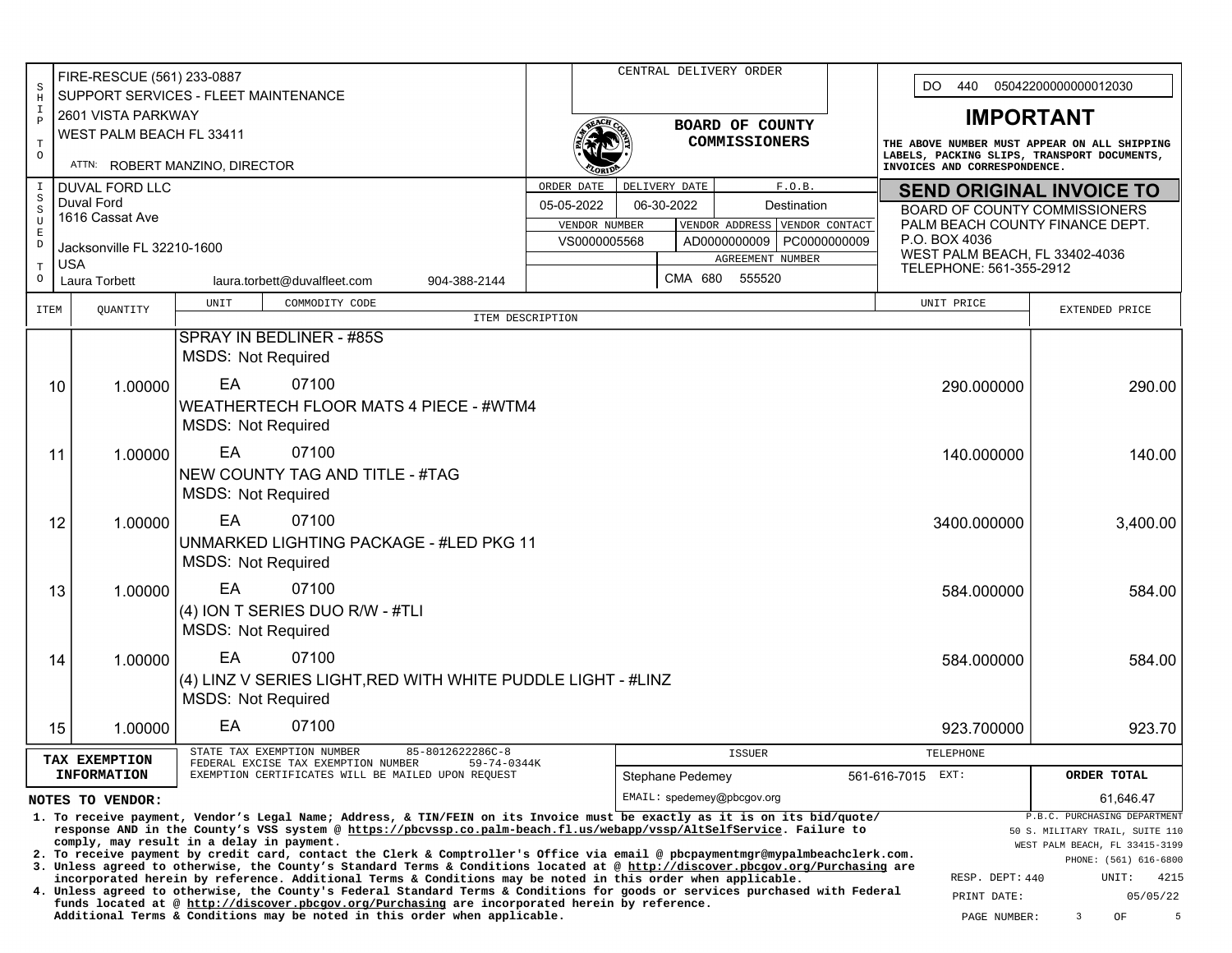| FIRE-RESCUE (561) 233-0887         |                                                                                                           |                                                      |                                                                                                                                                                                                                                                                  |                  |                               |            |                  | CENTRAL DELIVERY ORDER                        |                |                                 |                                                                             |                                                                 |  |  |  |
|------------------------------------|-----------------------------------------------------------------------------------------------------------|------------------------------------------------------|------------------------------------------------------------------------------------------------------------------------------------------------------------------------------------------------------------------------------------------------------------------|------------------|-------------------------------|------------|------------------|-----------------------------------------------|----------------|---------------------------------|-----------------------------------------------------------------------------|-----------------------------------------------------------------|--|--|--|
| $\rm S$<br>$\rm H$                 |                                                                                                           | SUPPORT SERVICES - FLEET MAINTENANCE                 |                                                                                                                                                                                                                                                                  |                  |                               |            |                  |                                               |                |                                 | 440<br>05042200000000012030<br>DO.                                          |                                                                 |  |  |  |
| $\mathbf I$<br>$\, {\bf P}$        | 2601 VISTA PARKWAY                                                                                        |                                                      |                                                                                                                                                                                                                                                                  | BOARD OF COUNTY  |                               |            |                  |                                               |                |                                 | <b>IMPORTANT</b>                                                            |                                                                 |  |  |  |
| $\mathbf T$                        | WEST PALM BEACH FL 33411                                                                                  |                                                      |                                                                                                                                                                                                                                                                  |                  |                               |            |                  | <b>COMMISSIONERS</b>                          |                |                                 |                                                                             | THE ABOVE NUMBER MUST APPEAR ON ALL SHIPPING                    |  |  |  |
| $\circ$                            | ATTN: ROBERT MANZINO, DIRECTOR                                                                            |                                                      |                                                                                                                                                                                                                                                                  |                  |                               |            |                  |                                               |                |                                 | LABELS, PACKING SLIPS, TRANSPORT DOCUMENTS,<br>INVOICES AND CORRESPONDENCE. |                                                                 |  |  |  |
| $\mathbbm{1}$                      | <b>DUVAL FORD LLC</b>                                                                                     |                                                      | ORDER DATE                                                                                                                                                                                                                                                       |                  | DELIVERY DATE                 |            |                  | F.O.B.                                        |                | <b>SEND ORIGINAL INVOICE TO</b> |                                                                             |                                                                 |  |  |  |
| $_{\rm S}^{\rm S}$<br>$\mathtt{U}$ | Duval Ford<br>05-05-2022<br>1616 Cassat Ave                                                               |                                                      |                                                                                                                                                                                                                                                                  |                  |                               | 06-30-2022 |                  | Destination                                   |                |                                 | <b>BOARD OF COUNTY COMMISSIONERS</b>                                        |                                                                 |  |  |  |
| $\mathbf E$                        |                                                                                                           |                                                      |                                                                                                                                                                                                                                                                  |                  | VENDOR NUMBER<br>VS0000005568 |            |                  | VENDOR ADDRESS<br>AD0000000009   PC0000000009 | VENDOR CONTACT |                                 | P.O. BOX 4036                                                               | PALM BEACH COUNTY FINANCE DEPT.                                 |  |  |  |
| $\mathbb D$                        | Jacksonville FL 32210-1600                                                                                |                                                      |                                                                                                                                                                                                                                                                  |                  |                               |            |                  | AGREEMENT NUMBER                              |                |                                 | WEST PALM BEACH, FL 33402-4036                                              |                                                                 |  |  |  |
| $\mathbf T$<br>$\circ$             | <b>USA</b><br><b>Laura Torbett</b>                                                                        |                                                      | laura.torbett@duvalfleet.com<br>904-388-2144                                                                                                                                                                                                                     |                  |                               |            | CMA 680          | 555520                                        |                |                                 | TELEPHONE: 561-355-2912                                                     |                                                                 |  |  |  |
| <b>ITEM</b>                        | QUANTITY                                                                                                  |                                                      | COMMODITY CODE<br>UNIT                                                                                                                                                                                                                                           |                  |                               |            |                  |                                               |                |                                 | UNIT PRICE                                                                  | EXTENDED PRICE                                                  |  |  |  |
|                                    |                                                                                                           |                                                      | CONSOLE FLOORPLATE FOR FORD TRUCKS W/CENTER SEAT REMOVED                                                                                                                                                                                                         | ITEM DESCRIPTION |                               |            |                  |                                               |                |                                 |                                                                             |                                                                 |  |  |  |
|                                    |                                                                                                           |                                                      | - #CC-WBOS-20-FT-K                                                                                                                                                                                                                                               |                  |                               |            |                  |                                               |                |                                 |                                                                             |                                                                 |  |  |  |
|                                    |                                                                                                           |                                                      | <b>MSDS: Not Required</b>                                                                                                                                                                                                                                        |                  |                               |            |                  |                                               |                |                                 |                                                                             |                                                                 |  |  |  |
|                                    | 1.00000<br>16                                                                                             |                                                      | EA<br>07100                                                                                                                                                                                                                                                      |                  |                               |            |                  |                                               |                |                                 | 1645.000000                                                                 | 1,645.00                                                        |  |  |  |
|                                    |                                                                                                           |                                                      | 3" FACEPLATE FOR MOTOROLA APX8500 MOBILE RADIO                                                                                                                                                                                                                   |                  |                               |            |                  |                                               |                |                                 |                                                                             |                                                                 |  |  |  |
|                                    |                                                                                                           |                                                      | <b>MSDS: Not Required</b>                                                                                                                                                                                                                                        |                  |                               |            |                  |                                               |                |                                 |                                                                             |                                                                 |  |  |  |
|                                    |                                                                                                           |                                                      | EA                                                                                                                                                                                                                                                               |                  |                               |            |                  |                                               |                |                                 |                                                                             |                                                                 |  |  |  |
|                                    | 1.00000<br>17                                                                                             |                                                      | 07100                                                                                                                                                                                                                                                            |                  |                               |            |                  |                                               |                |                                 | 675.000000                                                                  | 675.00                                                          |  |  |  |
|                                    |                                                                                                           |                                                      | 1" BLANK FACEPLATE;<br>2" FACEPLATE WITH TWO DC OUTLETS AND ONE USB DUAL-PORT OUTLET; 2"                                                                                                                                                                         |                  |                               |            |                  |                                               |                |                                 |                                                                             |                                                                 |  |  |  |
|                                    |                                                                                                           |                                                      | BLANK FACEPLATE; 4" INTERNAL DUAL BEVERAGE HOLDER; 4" CONSOLE TRAY                                                                                                                                                                                               |                  |                               |            |                  |                                               |                |                                 |                                                                             |                                                                 |  |  |  |
|                                    |                                                                                                           | FOR MISC. ITEMS; HEIGHT ADJUSTABLE ROTATING ARM REST |                                                                                                                                                                                                                                                                  |                  |                               |            |                  |                                               |                |                                 |                                                                             |                                                                 |  |  |  |
|                                    |                                                                                                           |                                                      | <b>MSDS: Not Required</b>                                                                                                                                                                                                                                        |                  |                               |            |                  |                                               |                |                                 |                                                                             |                                                                 |  |  |  |
|                                    | 1.00000<br>18                                                                                             |                                                      | EA<br>07100                                                                                                                                                                                                                                                      |                  |                               |            |                  |                                               |                |                                 | 1295.000000                                                                 | 1,295.00                                                        |  |  |  |
|                                    |                                                                                                           |                                                      | WARN GRILLE GUARD WITH WINCH CARRIER - #57-93905                                                                                                                                                                                                                 |                  |                               |            |                  |                                               |                |                                 |                                                                             |                                                                 |  |  |  |
|                                    |                                                                                                           |                                                      | <b>MSDS: Not Required</b>                                                                                                                                                                                                                                        |                  |                               |            |                  |                                               |                |                                 |                                                                             |                                                                 |  |  |  |
|                                    | 1.00000<br>19                                                                                             |                                                      | EA<br>07100                                                                                                                                                                                                                                                      |                  |                               |            |                  |                                               |                |                                 | 1079.770000                                                                 | 1,079.77                                                        |  |  |  |
|                                    |                                                                                                           |                                                      | 12,000 LB WINCH WITH REMOTE - #103254                                                                                                                                                                                                                            |                  |                               |            |                  |                                               |                |                                 |                                                                             |                                                                 |  |  |  |
|                                    |                                                                                                           |                                                      | <b>MSDS: Not Required</b>                                                                                                                                                                                                                                        |                  |                               |            |                  |                                               |                |                                 |                                                                             |                                                                 |  |  |  |
|                                    | 20<br>1.00000                                                                                             |                                                      | EA<br>07100                                                                                                                                                                                                                                                      |                  |                               |            |                  |                                               |                |                                 | 1395.000000                                                                 | 1,395.00                                                        |  |  |  |
|                                    | TAX EXEMPTION                                                                                             |                                                      | STATE TAX EXEMPTION NUMBER<br>85-8012622286C-8<br>FEDERAL EXCISE TAX EXEMPTION NUMBER<br>59-74-0344K                                                                                                                                                             |                  |                               |            |                  | <b>ISSUER</b>                                 |                |                                 | TELEPHONE                                                                   |                                                                 |  |  |  |
|                                    | <b>INFORMATION</b>                                                                                        |                                                      | EXEMPTION CERTIFICATES WILL BE MAILED UPON REQUEST                                                                                                                                                                                                               |                  |                               |            | Stephane Pedemey |                                               |                |                                 | 561-616-7015 EXT:                                                           | ORDER TOTAL                                                     |  |  |  |
| NOTES TO VENDOR:                   |                                                                                                           |                                                      |                                                                                                                                                                                                                                                                  |                  |                               |            |                  | EMAIL: spedemey@pbcgov.org                    |                |                                 |                                                                             | 61,646.47                                                       |  |  |  |
|                                    |                                                                                                           |                                                      | 1. To receive payment, Vendor's Legal Name; Address, & TIN/FEIN on its Invoice must be exactly as it is on its bid/quote/<br>response AND in the County's VSS system @ https://pbcvssp.co.palm-beach.fl.us/webapp/vssp/AltSelfService. Failure to                |                  |                               |            |                  |                                               |                |                                 |                                                                             | P.B.C. PURCHASING DEPARTMENT<br>50 S. MILITARY TRAIL, SUITE 110 |  |  |  |
|                                    |                                                                                                           |                                                      | comply, may result in a delay in payment.                                                                                                                                                                                                                        |                  |                               |            |                  |                                               |                |                                 |                                                                             | WEST PALM BEACH, FL 33415-3199                                  |  |  |  |
|                                    |                                                                                                           |                                                      | 2. To receive payment by credit card, contact the Clerk & Comptroller's Office via email @ pbcpaymentmgr@mypalmbeachclerk.com.<br>3. Unless agreed to otherwise, the County's Standard Terms & Conditions located at @ http://discover.pbcgov.org/Purchasing are |                  |                               |            |                  |                                               |                |                                 |                                                                             | PHONE: (561) 616-6800                                           |  |  |  |
|                                    |                                                                                                           |                                                      | incorporated herein by reference. Additional Terms & Conditions may be noted in this order when applicable.<br>4. Unless agreed to otherwise, the County's Federal Standard Terms & Conditions for goods or services purchased with Federal                      |                  |                               |            |                  |                                               |                |                                 | RESP. DEPT: 440<br>PRINT DATE:                                              | 4215<br>UNIT:<br>05/05/22                                       |  |  |  |
|                                    |                                                                                                           |                                                      | funds located at @ http://discover.pbcgov.org/Purchasing are incorporated herein by reference.                                                                                                                                                                   |                  |                               |            |                  |                                               |                |                                 |                                                                             |                                                                 |  |  |  |
|                                    | Additional Terms & Conditions may be noted in this order when applicable.<br>5<br>OF<br>PAGE NUMBER:<br>4 |                                                      |                                                                                                                                                                                                                                                                  |                  |                               |            |                  |                                               |                |                                 |                                                                             |                                                                 |  |  |  |